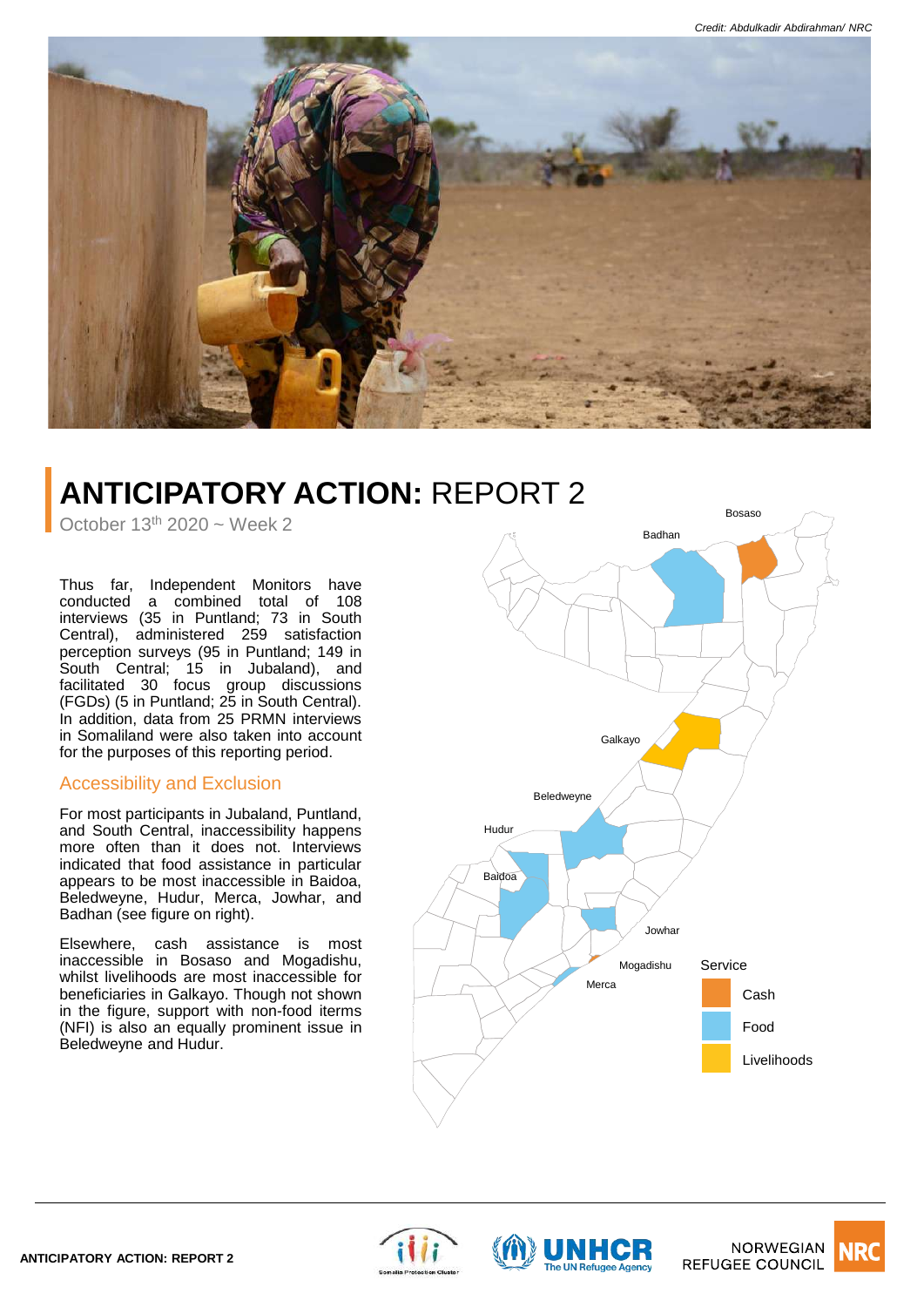Overall, the most affected groups include minorities (Badhan, Beledweyne, and Hudur), elderly people (Galkayo and Hudur), young people (Bosaso), people with disabilities (Badhan, Merca, and Mogadishu), and women (Badhan and Mogadishu). IDPs have been commonly identified as being unable to access services in Galkayo too.

This week, one interviewee in Sanaag also made a point worth noting: that women are prioritised support over men, and that gendered access to services is therefore unequal. Another participant in South Central (no specific location data), highlighted a similar point: that new arrivals are prioritised support over existing IDPs, leading many to falsify their identities and/or status to access support.

In both Hudur and Merca, interviewees explained that one consequence of this inaccessibility people begging for food or money on the streets. Child labour is also a concern emerging from Merca, as is the fact that children are dropping out of school to earn household income in Hudur. Poor physical and mental health have also been identified as consequences in Hudur and in three other interviews in undisclosed locations. References were also made by several interviewees to death, starvation, and suicide in Beledweyne and Hudur.

Community members, NGOs, and local government actors, in addition to camp, community, and clan leaders, have been identified as actors primarily responsible for creating access problems in all locations.

Although the term 'community initiatives' is widely used in different locations to describe locally-led efforts to address accessibility issues, religious leadership prevails as the most common intervention in Badhan, Beledweyne, Hudur, and Merca. Regarding the help that external actors could provide to support local efforts, several interviewees in Merca identified legal support as the key means through which external actors can help beneficiaries.

# Extortion and Exploitation

Interviews also revealed that bribes to access humanitarian support are common in Badhan, Hudur, Merca, Mogadishu, and various other undisclosed locations. Interviewees in Badhan (and a further two at undisclosed locations in South Central) identified health services as those most affected by extortion and exploitation. Several interviewees in South Central (1 in Hudur) also highlighted prevalent abuse in cashbased interventions, and several more suggested that food assistance is equally susceptible in Merca, Mogadishu, and elsewhere in South Central. Furthermore, NFI appears to be problematic in Merca and Mogadishu, as does shelter in South Central.

In Badhan, gender (e.g., unpaid female domestic workers), religious affiliation, and clan are strongly associated with extortion or abuse. The latter two are also problematic for beneficiaries in Merca and Mogadishu, and people with disabilities are commonly extorted or exploited in Hudur, Merca, and elsewhere in South Central.

Consequences of this abuse include community tensions and conflicts (Hudur), the need to beg for money to feed families (Merca), displacement (Mogadishu, South Central), and mental health problems (including stress, anxiety, and depression) (Mogadishu, South Central).

Responsibility for extortion or exploitation goes beyond a lack of awareness or information, with interviewees in Badhan, Hudur, Merca, and Mogadishu identifying community members as those who commonly extort or exploit beneficiaries. For interviewees in Badhan, Hudur, and elsewhere in South Central, local government officials hold responsibility; in Merca and elsewhere in South Central, this is camp or community leaders; whilst in Hudur and elsewhere in South Central, responsibility lies with NGOs.

Community initiatives were also cited by interviewees asked about extortion or exploitation in Badhan and Hudur, with more specific references (e.g., to religious leadership) mentioned elsewhere (Merca).

interview in Mogadishu stood out in particular, where it was explained that community members do not speak out about these issues because they fear the ramifications from local government actors. A suggestion made to overcome this is to build the capacity of local government officials, in addition to including beneficiaries in decision-making forums. This sentiment was shared by another participant in South Central.





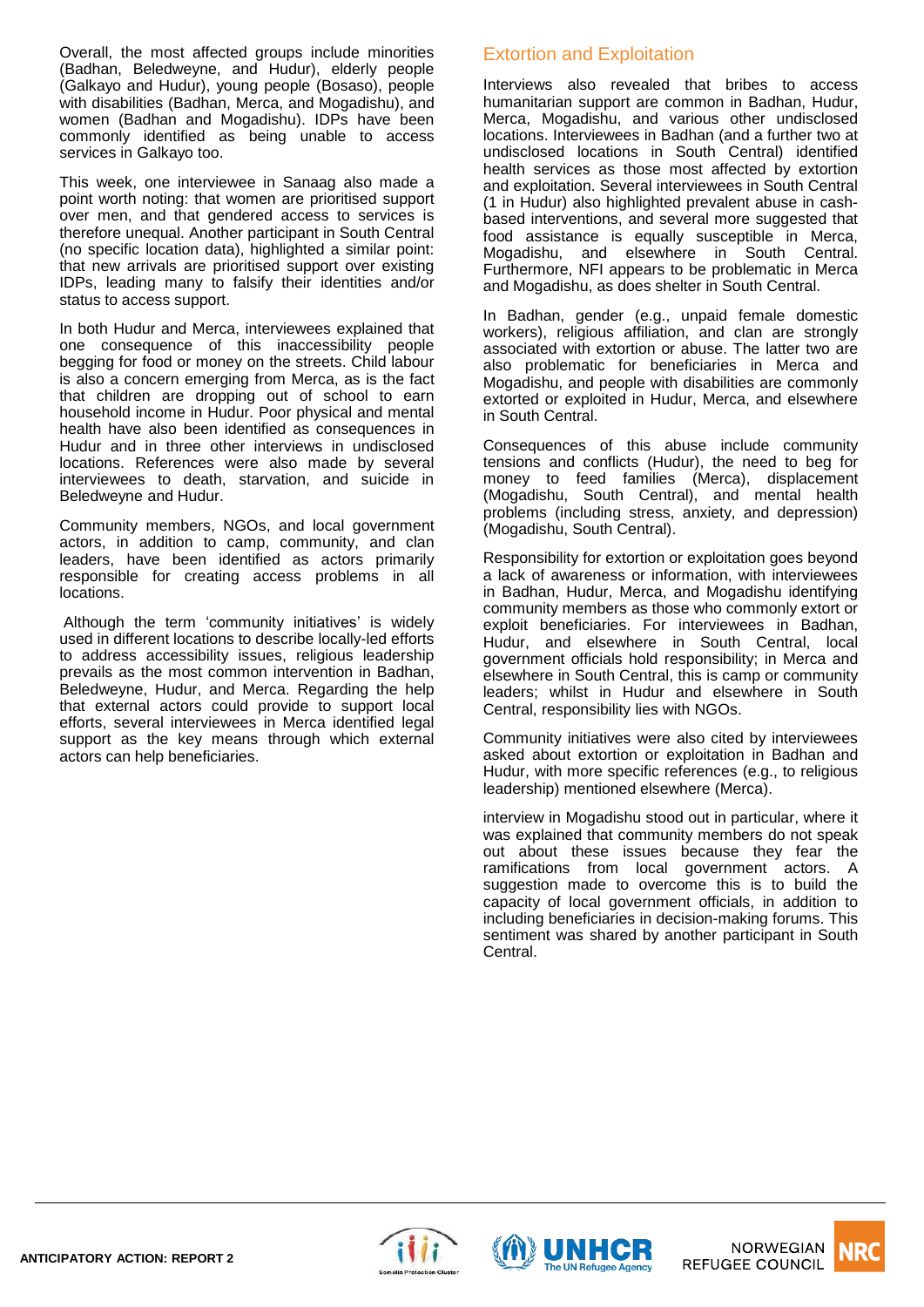#### Satisfaction Perception

So far, combined survey responses from Jubaland, Puntland and South Central demonstrate mixed service satisfaction ratings (see figure below).

Two-thirds of these respondents also identified opportunities to provide feedback to services. For those who indicated that this feedback was not welcomed, most were in Garowe, followed by Kismayo and Baidoa. In both Bosaso and Hudur, a perceived lack of awareness and/or information was primarily responsible for this inaccessibility; reported predominantly by females.

One overarching theme which emerged from the beneficiary satisfaction perception survey is that NGOs and UN agencies are most responsible for creating barriers to access or for exploiting beneficiaries (in agreement with some interviewee experiences). This is specifically the case for gender-, age-, and disability-specific services. According to the survey data, this is especially prominent in Galkayo, though Badhan, Garowe, and Hudur are affected too. In Mogadishu, the military and armed groups represent the greatest risk of exclusion or extortion. Elsewhere, a perceived lack of awareness and/or information is responsible; as are local authorities in Badhan, Beledweyne, Dhobley, Jowhar, and Kismayo.

▪ *Gender-Sensitive Services*

Satisfaction for gender-sensitive services is mixed across locations, with respondents most dissatisfied with accessibility in Jowhar and staffing in Mogadishu.

▪ *Age-Appropriate Services*

One emerging trend from the surveys thus far indicates that young people (especially young boys aged 7-12) are not accessing child-specific services (e.g., education) in Garowe, Jowhar, and Mogadishu.

In addition to services tailored to young people, 102 respondents (71 female) reported accessing elderly-support services. Eight of these respondents (no location data) were unsatisfied with the support they receive; specifically with how it meets their needs.

▪ *Disability-Support Services*

The survey data also suggests that females with disabilities struggle to access disability-support services, particularly young girls in Mogadishu and elderly women in Galkayo.

## Community Inclusion and Participation

Regarding community inclusion and participation, FGD participants in Dhusamareb discussed some positive insights that may be worth investigating further. Specifically, participants here consider themselves as 'stakeholders' whose opinions are prioritised in community engagement meetings. Similar sentiments were shared in another FGD in Puntland.

The prevailing view elsewhere, however, is that beneficiaries are not involved in humanitarian decision-making. Rather, decisions are made on their behalf by camp leaders or, in one instance in South Central, by humanitarian actors away from the sites (e.g., hotels, restaurants inaccessible to IDPs). This lack of involvement ultimately leads to delayed and inappropriate aid (e.g., in Garowe, where food distribution has been restricted to maize and oats while most beneficiaries eat rice and pasta).

Similar views were expressed regarding involvement in programme design; with one group in Puntland praising a community-driven approach adopted by NRC in shelter construction, and another in South Central (Hudur) indicating that their views are often accounted for in programme design. However, the majority of groups agreed that beneficiaries are not involved in programme design.



*Credit: Muhktar Nuur / NRC*